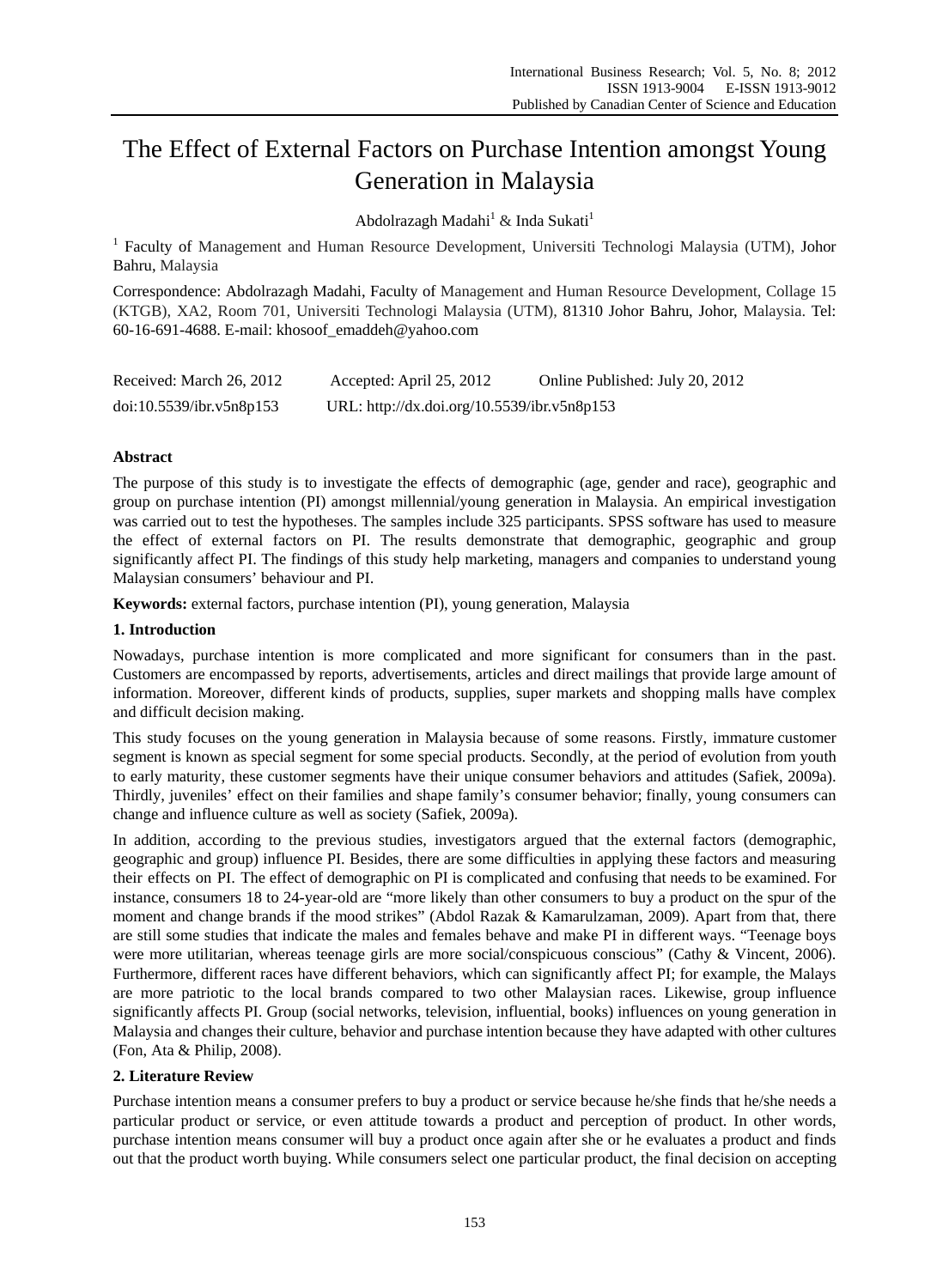a product to buy or rejecting it depends on consumers' intention. Also, a large number of external factors have been recognized, which can affect PI (Keller, 2001).

## *2.1 The Effect of Demography on PI*

One of the most important features which influence PI is demographic (age, gender and race). Young consumers in different ages have different behavior. A nineteen years old consumer may behave differently with a twenty five years old consumer. For example, some young consumers are more concerned on the labeled products than other young consumers (Nabil & Imed, 2010).

The effect of gender depends on some factors. For example, females are more concerned about those kinds of products that are directly related to house because as housewives, the quality of the products is more important for them compared to men. Thereby, label, brands and quality have effects on consumers' PI (Ahasanul, Ali & Sabbir, 2006; Safiek, 2009b).

The other factors that shape PI among males and females are information and education. For example, a study shows that females are less experienced with online purchasing; therefore, they rely on other recommendations than males during decision making process (Chiao & Yang, 2010). Atmosphere and environment also influence on consumers' PI among males and females. An investigation shows that music in restaurants has more effect on females than males. (Stephanie Wilson, 2003). In addition, studies showed that men are more risk taking than women and they are more reliance on themselves to make purchase decision than women (Syed, 2003).

Different ethnic groups act differently to make purchase decision. For example, studies in the United States have shown that African-Americans in some cases have different purchase intentions than the whites (Americans). Some factors can have effects on different races such as media, advertisements, and televisions. The other example shows that 16% of married white women are more likely to do home purchase than married black women in the United States; but some other factors (socio-economic, environment, culture, income) could be combined with race to achieve better outcomes (Chiao & Yang, 2010).

## *2.2 The Effect of Geography on PI*

The other external factor that influences consumers' PI is geography. Locations that products are being produced and manufactured are very important for consumers and can shape their PI. A place to shop for organic products is crucially integral for consumers. For instance, a research demonstrates that majority of consumers prefer to buy their organic food and products from hypermarkets and shopping malls and only a few of them enjoy of buying products in farms (Siti & Nurita, 2010).

## *2.3 The Effect of Group on PI*

Group also affects consumers and their PI. Previous experiences of celebrities have utilized different assumptions and basic theoretical grounds of psychology to describe how a sponsorship as an influential effect consumers' PI and their behavior (Speed & Thompson, 2000). Sport celebrities as a group of influential figures have significant influences on young consumers especially when they want to make decision to choose a brand and PI. Star members in each team have significant effects on consumer behavior. Thus, they would make brand for the team's sponsor because team members are able to attract enormous amount of consumers for a brand (Rashidah & Fairuzana, 2006).

## **3. Research Methodology**

## *3.1 Measures*

Data has been mainly collected based on primary research and secondary research was used as well. Previous literatures were studied to recognize the factors influencing consumer PI. Learning and understanding key points from previous literatures were combined with this current research study to obtain better results.

Sampling strategy is based on probability based. The population is in age group of 17-32 years old as millennial/young generation. Questionnaire has distributed to some Malaysian universities. According to the aim of this research, the race of population has to be Malaysians only and questions were written in English language. The sample was selected from universities (senior and junior students). SPSS software was used to measure/analyze the data.

## *3.2 Hypothesis*

Demographic factors positively effects on purchase intention, for example, there is a difference between young consumers and adult generation in the case of purchase intention. In some cases, male and female consumers act differently to make purchase decision and also different races have different influences on purchase intention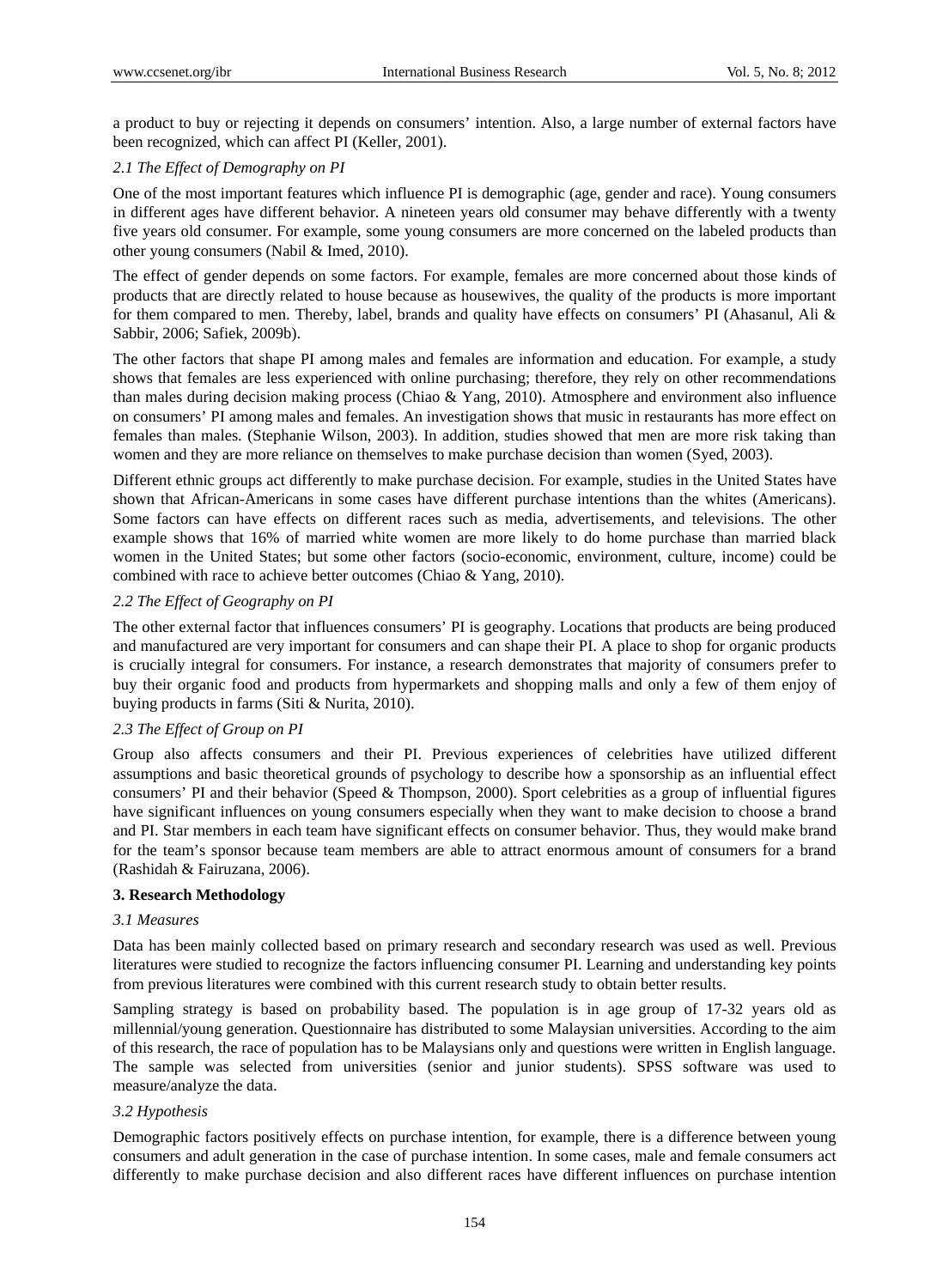(Heidi, Gerard & Alex, 2008). Thereby, age, gender and race are strongly affecting PI, which has been proven by previous studies.

- H1: (a): Age influence PI
	- (b): Gender influence PI
	- (c): Race influence PI

Malaysia is divided into two different parts: west and east. Siti (2010) noted that different areas and locations have different effects on consumers' behavior and purchase intention. Consumers in cities and villages (rural and urban) have different behavior and purchase intention (Wong & Yahyah, 2008). Therefore, rural and urban influence PI differently.

H2: Geographic influence on PI.

Friend, relative, colleague/classmates and Media impact on purchase intention.

H3: Group affects PI.

*3.3 Data Collection* 

The questionnaire in this study has been distributed to 350 respondents. 325 respondents have returned the completed questionnaire, which made up 93% of overall responses. We have given the questionnaire to students usually in their classes and we had left them and given them enough time to answer the questions. After 30 to 45 minutes we went back to classes and ask students to return questionnaires. The SPSS software has been used to analyze the effects of external factors (demographic, geographic and group influence) on PI. Consumers between 17-32 years old were selected as young generation. The research was carried out at different regions in Malaysia such as International Islamic University Malaysia (IIUM), Universiti Kebangsaan Malaysia (UKM), Universiti Putra Malaysia (UPM), Multimedia University (MMU) and Nation Library. The questions mainly examined the effects of friends, relatives, classmates/colleagues and media on consumers' PI. All scales measured on 7-point Likert-type scales ranging from "strongly disagree" to "strongly agree".

The demographic factor is divided into three separate categories. These three groups involved age, gender and race, which will be explained in the following subsections. As demonstrated in Table 1, most respondents involved are in the age group of 22-26 years old. Analysis shows that 30.2% of the respondents belong to 17-21 age group, 40.9% belong to 22-26 age group and only 28.9% are in the age range of 27-32 years old. The majority of the respondents are females; 221 respondents are female (68%) and 104 are males, which contributes to 32% of the total respondents participated in this study. The majority of the people in Malaysia are Malays, so this variable is more than other races. The second largest race in Malaysia is Chinese followed by Indians. Thereby, the questionnaires have been distributed based on the size of race group. 47.7% of the respondents are Malay, 33.2% Chinese and 19.1% Indian.

Geographic group involves urban and rural area. Demographic group demonstrates the influence of urban and rural consumers on PI. 64.3% of the respondents are staying in urban areas and data have been collected from Kuala Lumpur and Cyberjaya cities. On the other hand, 35.7% of the respondents in this study come from rural areas. This is due to the fact that the questionnaires have been collected from the universities in Malaysia and for sure, some rural students further their studies at these two cities.

| Demographic and Geographic Factors |                | Frequency | Percentage |
|------------------------------------|----------------|-----------|------------|
| Age                                | $17 - 21$      | 98        | 30.2       |
|                                    | $22 - 26$      | 133       | 40.9       |
|                                    | $27 - 32$      | 94        | 28.9       |
| Gender                             | Male           | 104       | 32         |
|                                    | Female         | 221       | 68         |
| Race                               | Malay          | 155       | 47.7       |
|                                    | <b>Chinese</b> | 108       | 33.2       |
|                                    | Indian         | 62        | 19.1       |
| Geographic                         | Urban          | 209       | 64.3       |
|                                    | Rural          | 116       | 35.7       |

Table 1. Sample of Demographic and Geographic profile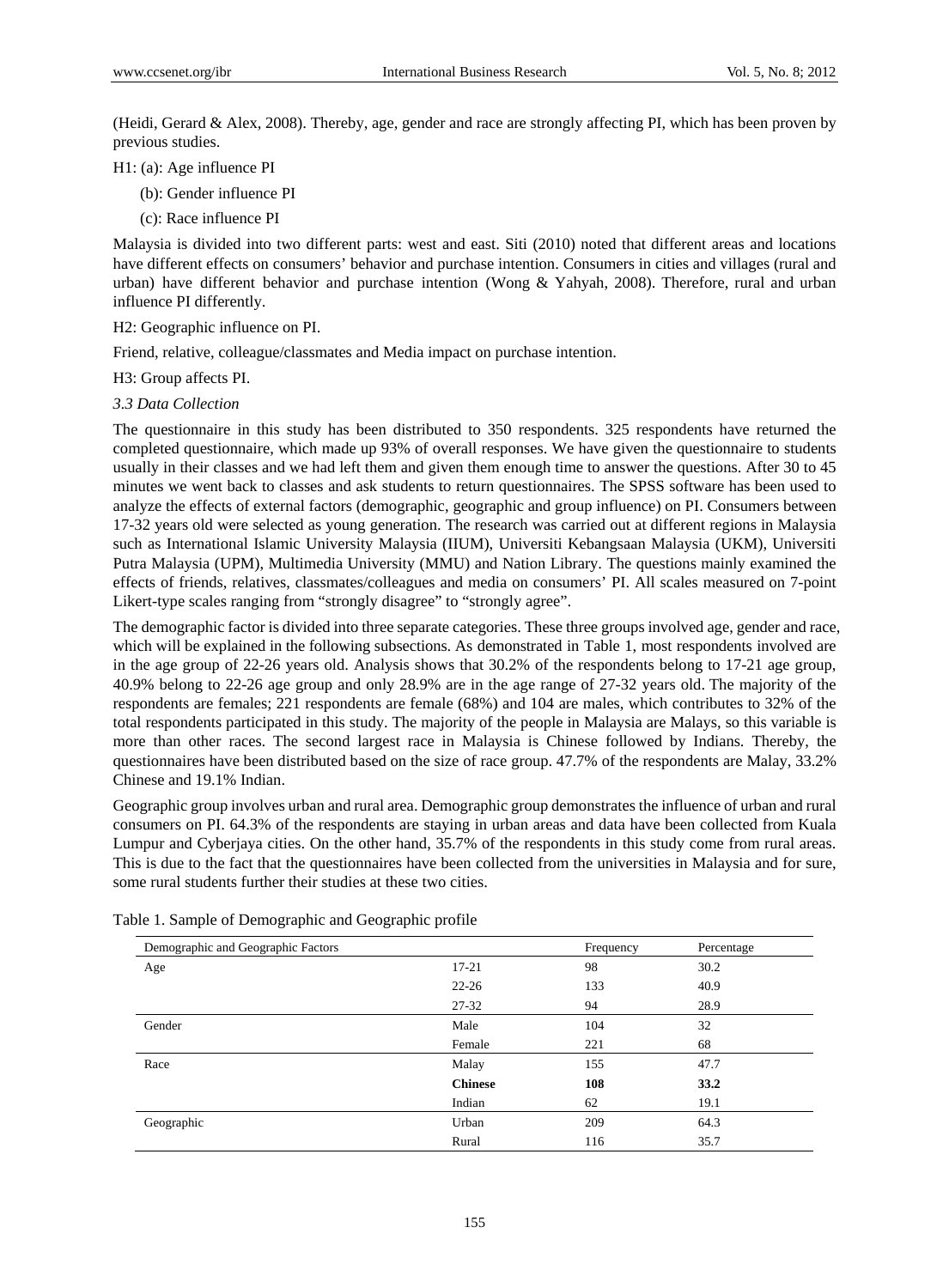We have designed four questions with 7 scales (from  $1 =$  strongly disagree to  $7 =$  strongly agree) to analyze and measure group influence. Here to analyze group influence, the first three questions are rounded as disagree; question four with no change meaning neutral and the last three questions have been rounded as agree.

As indicated in Table 2, most respondents with 51.6% agreed that friends significantly influence their behaviors to purchase something. Ask a relative for advice, media and ask colleagues/classmates for advice received 45.5%, 45.3% and 42.8% ratings respectively.

#### Table 2. Group Influence Profile

| Group Influence Items                                      | Disagree | Percentage Neutral | Agree |
|------------------------------------------------------------|----------|--------------------|-------|
| Friend influence on me to make purchase something          | 37%      | 11.4%              | 51.6% |
| Ask a relative for advice                                  | 42.8%    | 11.7%              | 45.5% |
| Ask colleague/classmates for advice                        | 41.5%    | 15.7%              | 42.8% |
| Media significantly influence me to make purchase decision | 34.7%    | 20%                | 45.3% |

#### *3.4 Analysis*

According to Flynn and Pearcy (2001) and Grace (2005), used the Cronbach \_ reliability coefficient, factor analysis and correlation analysis, the scale reliability and validity were evaluated. Nunnally and Bernstein (1994) recommend a minimum coefficient alpha result of 0.60. Based on our findings, the reliability \_ value for every factor is rated above 0.70 and consequently, all scales of every factor show internal consistency. In addition, the findings in Table 3, illustrate that age positively affect PI with  $p < 0.05$ . Besides, the effect of age group 17-21 (mean  $= 4.76$ ) is more than age groups 22-26 (mean  $= 4.61$ ) and 27-32 (mean  $= 4.56$ ) on PI. H1 (a) is accepted. Moreover, gender positively affects purchase intention with  $p < 0.05$ . The effect of female (mean = 4.86) is more significant than male (mean  $= 4.28$ ) on PI. H1 (b) is accepted. Last but not least, race positively influence on PI with  $p < 0.05$ . The Malays (mean = 4.76) are more favorable to affect PI. H1 (c) is accepted.

*H2:* Geographic factor has positively influenced PI. The results illustrate that geographic factors have been positively influenced PI with p < 0.05. Besides, urban area with 5.11 is more favorable to influence PI. H2 is also accepted.

| <b>Independent Variables</b> | Dependent Variable | Mean | Sig  |
|------------------------------|--------------------|------|------|
| Demographic                  |                    |      |      |
| Age                          | PI                 |      | 0.03 |
| $17 - 21$                    |                    | 4.76 |      |
| $22 - 26$                    |                    | 4.61 |      |
| $27 - 32$                    |                    | 4.56 |      |
| Gender                       | PI                 |      | .000 |
| Male                         |                    | 4.28 |      |
| Female                       |                    | 4.86 |      |
| Race                         | PI                 |      | 0.01 |
| Malay                        |                    | 4.76 |      |
| Chinese                      |                    | 4.44 |      |
| Indian                       |                    | 4.74 |      |
| Geographic                   | PI                 |      | .000 |
| Urban                        |                    | 5.11 |      |
| Rural                        |                    | 4.09 |      |

Table 3. Hypothesis Testing of PI (Demographic and Geographic)

*H3:* Group positively influences PI;

Group positively influences PI with  $p < 0.05$  (see Table 4). Findings showed that friends with greater mean (4.20) are more significantly to impact PI. The  $p < 0.05$ , so H3 is accepted.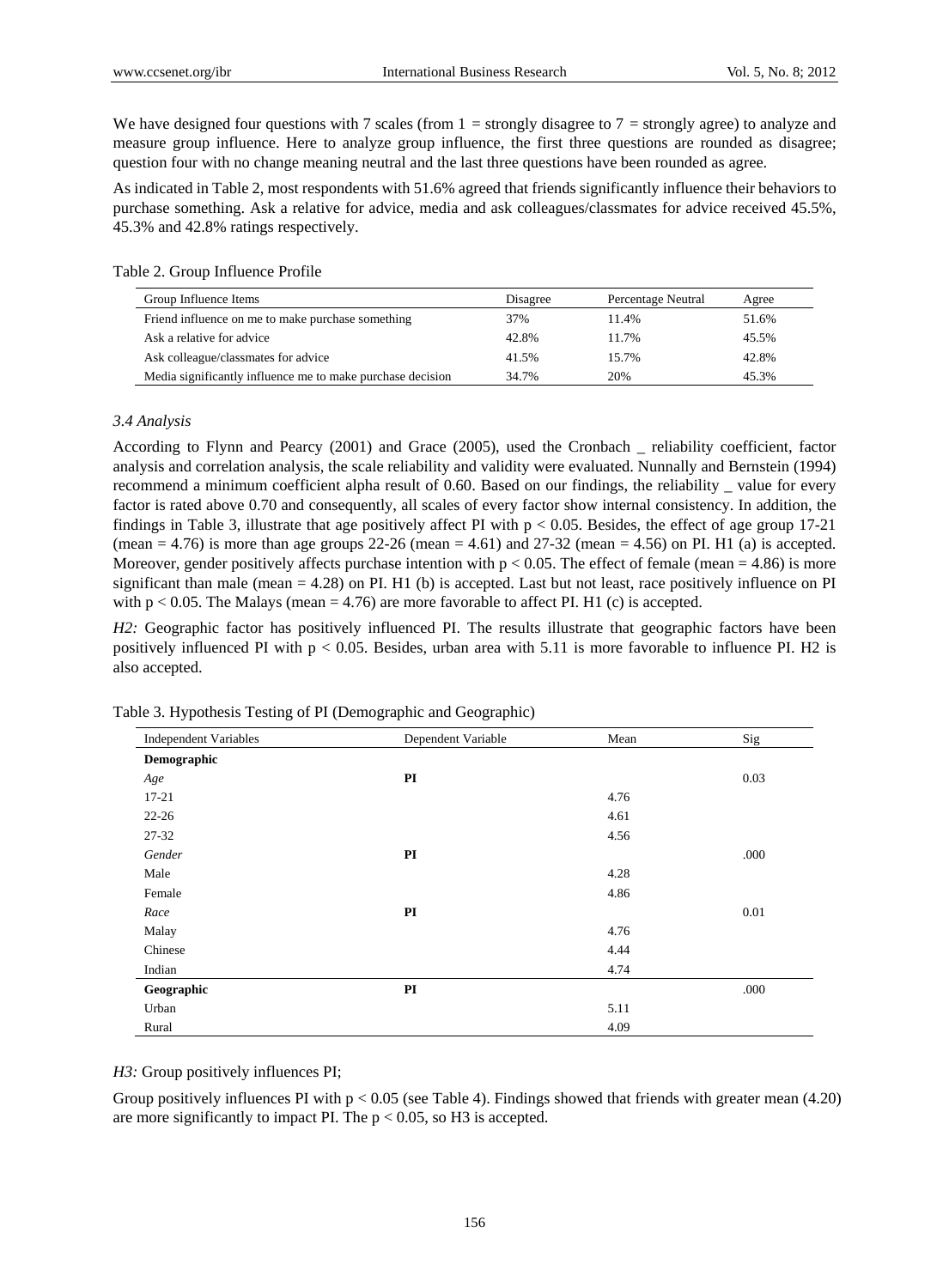## Table 4. Hypothesis Testing of PI (Group Influence)

| Independent Variable                                       | Dependent Variable | Mean | Sig  |
|------------------------------------------------------------|--------------------|------|------|
| <b>Group Influence</b>                                     | PI                 |      | .000 |
| Friend influence on me to make purchase something          |                    | 4.20 |      |
| Ask a relative for advice                                  |                    | 3.95 |      |
| Ask colleague/classmates for advice                        |                    | 3.99 |      |
| Media significantly influence me to make purchase decision |                    | 4.11 |      |

# *3.5 Limitations*

In this research study, we have not measured the effect of culture on PI as a significant factor. Previous research demonstrated that consumers behave differently with different culture. Some of the items of PI might have higher dependability in some cultures and lower dependability in other cultures. As a result, future research could apply Malaysian culture to enhance the validity of the study thus gain better result.

Also, data analysis was limited to younger generation in Kuala Lumpur and Cyberjaya. Future research could incorporate data from customer groups from different regions and different age groups to obtain better results and increase the validity of research.

Since the results of this research study are based on demographic factors (age, gender and race), geographic and group influence, future research can investigate other factors such as income and situational factors. These would help marketers to better understand the customers' profile.

## **4. Discussion on Findings**

The overall results show that there are varieties of behaviors among young Malaysian consumers. This is due to some reasons being that out of the 325 Malaysia consumers surveyed, we have obtained different results among different factors and variables.

Some of independent variables are more significantly to influence consumer PI as dependent variable. According to previous researches, younger consumers are more significant to influence on PI. It could be because younger consumers are more opened to experience and do less care about prices. Therefore, they will try to decide to make easier decision and intend to purchase something in return. This research study has also found out, when age of Malaysian customer increases, the effect of age on PI will be reduced. As a result, consumers with the age of 17-21 will more likely affect PI.

Gender positively affects PI and the female more significantly influences on PI. It can be because females are more affected by friends and classmates/colleagues (Safiek & Hayatul, 2009). Furthermore, race positively affects PI as well. The effect of Malay is more than Chinese and Indian on PI. The Malays are often affected by friends and media. Also, this study and previous researches demonstrated that geographical factors have positively influenced PI. The effect of urban is more significant than rural on PI. This is due to some reasons such as urban consumers are more educated as well as the effect of Media on their decision making and PI is much more compared to rural consumers. Finally, group positively influences PI and the effect of friend on PI is more considerable than other group's items.

#### **5. Recommendations**

Based on our findings, there are some key points which can be applied by marketers and businessmen to gain better profit and even to perceive how to behave with consumers in the real world. One of the best recommendations identified is that marketers and businessmen should enhance their understandings and information on young consumers in Malaysia.

In the case of demographic, the youngest age group (17-21) is more significant in influencing PI. When the age of customer increases, the effect of age on PI is reduced. Moreover, female and Malays are more favorable to influence PI. Marketing managers should notice that the age group of 17-21, female and Malay respondents was more interested in this research study to influence PI. It shows that young female Malays could be one of the best target markets for marketing managers to concentrate in order to attract them and after that retain them for a long time.

In addition, urban consumers are more careful in their decision makings as well as purchase intention. Therefore, marketing managers should design and develop different types of products which can match both urban and rural consumers in Malaysia.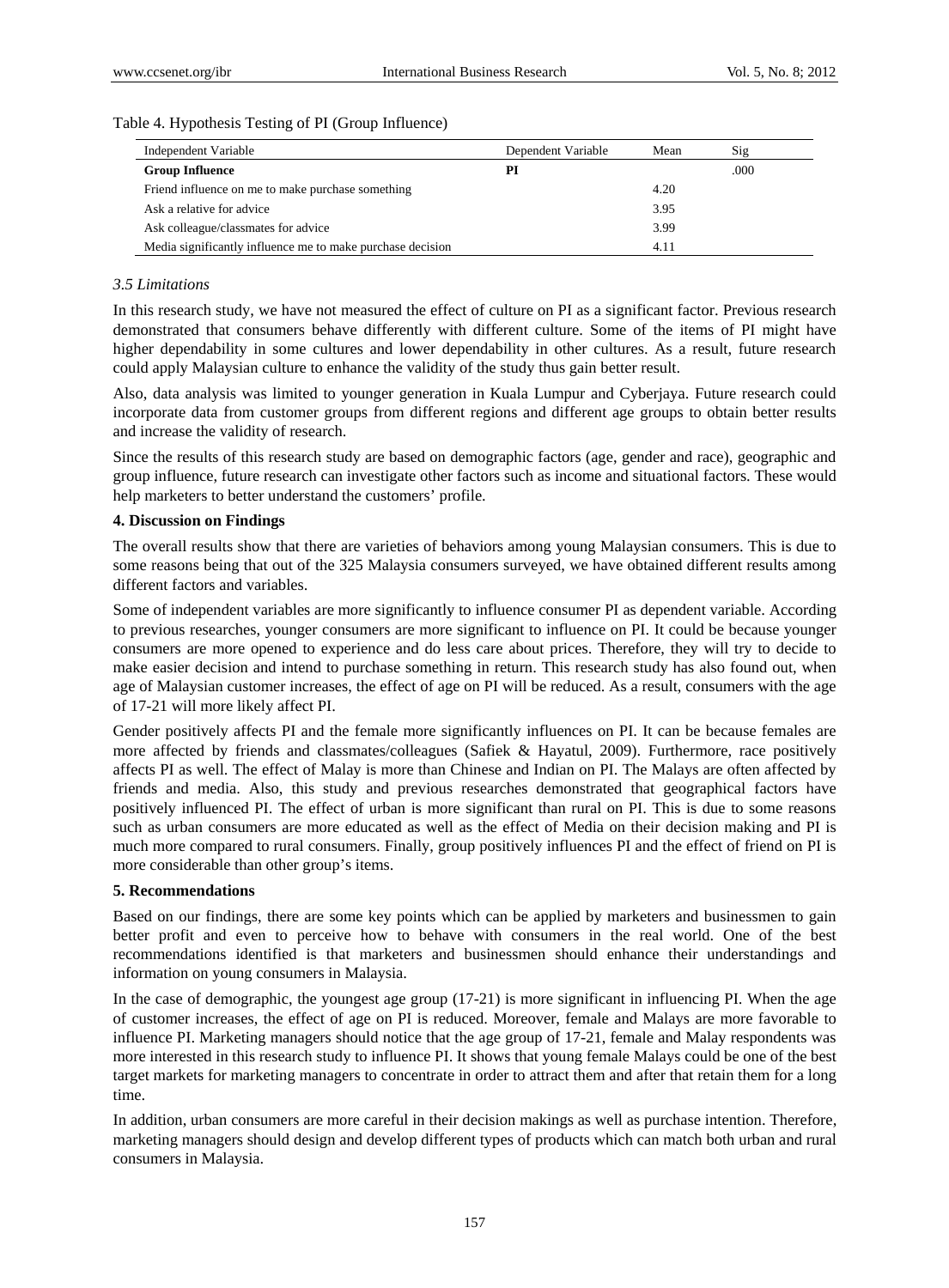Moreover, the effect of group on PI is different. The research reflects that the impact of friends (word of mouth) is more than other group's instruments. Therefore, marketing managers should be aware of power and the effect of word of mouth (WOM) on young Malaysian consumers. This means that influences of WOM on Malaysian consumer's PI is more than advertising and media. Consequently, marketing managers should know how to apply and make use of this group's instrument to absorb and maintain young Malaysian consumers for the long run.

## **6. Conclusion**

This study has investigated the role of demographic factors (age, gender and race), geographic and group on PI amongst young generation in Malaysia. Questionnaires have distributed to young Malaysian consumers and 325 out of 350 respondents completely answered the questions, which was a valid and sufficient response rate. SPSS software has used to examine the influence of demographic, geographic and group on PI.

The result has showed that there is a positive connection among independent variables and dependent variable. Moreover, the outcomes of this research indicated that whenever age of the consumer increases, the effect of age group on PI will be reduced. Besides, being female, Malay, urban dwellers and friends (word of mouth) can influence PI more than other independent variables.

## **Acknowledgement**

I would like to express my gratitude to Universiti Technologi Malaysia (UTM), which provided me the opportunity to do my PhD and broaden my academic and business horizons.

## **References**

- Abdul Razak, K., & Kamarulzaman, K. (2009). Malay culture and consumer decision-making styles: an investigation on religious and ethnic dimensions. *Jurnal Kemanusiaan Bil, 11,* 14-28.
- Ahasanul, H., Ali, K., & Sabbir, R. (2006). Factors influencing buying behavior of piracy products and its impact to Malaysian market. *International Review of Business Research Papers, 5*(2), 383-401.
- Cathy, B., & Vincent, W. M. (2006). Male versus female consumer decision making styles. *Journal of Business Research, 59*, 1297-1300. http://dx.doi.org/10.1016/j.jbusres.2006.09.008
- Chiao, C. C., & Yang, C. C. (2010). The impact of recommendation sources on online purchase intentions: The moderating effects of gender and perceived risk. *World Academy of Science, Engineering and Technology, 6*, 111-114.
- Flynn, L. R., & Pearcy, D. (2001). Four subtle sins in scale development: some suggestions for strengthening the current paradigm. *International Journal of Marketing Research, 43*(4), 409-33.
- Fon, S. O. J., Philip, K., & Ata, T. J. (2008). Consumption patterns and silver marketing: an analysis of older consumers in Malaysia. *Marketing Intelligence & Planning, 26*(7), 682-698. http://dx.doi.org/10.1108/02634500810916663
- Grace, D. (2005). Consumer disposition toward satisfaction (CDS): scale development and validation. *Journal of Marketing, 13*(2), 20-31.
- Heidi, M. N., Gerard, P. P., & Alex, S. L. T. (2008). Linking sports sponsorship with purchase intentions: Team performance, stars, and the moderating role of social identification. *European Journal of Marketing, 45*(4), 551-566.
- Keller, K. L. (2001). Building customer-based brand equity: creating brand resonance requires carefully sequenced brand-building efforts. *Marketing Management, 10*(2), 15-19.
- Nabil, J., & Imed, Z. (2010). The impact of label perception on the consumer's purchase intention: an application on food products. *IBIMA Business Review, 2*, 2-14.
- Nunnally, J. C., & Bernstein, I. H. (1994). *Psychometre Theory*. New York, NY: McGraw-Hill Publishing Company.
- Rashidah, A. R., & Fairuzana, H. M. A. (2006). Board, audit committee, culture and earnings management: Malaysian evidence. *Managerial Auditing Journal, 21*(7), 783-804. http://dx.doi.org/10.1108/02686900610680549
- Safiek, M. (2009a). An investigation of consumer decision-making styles of young-adults in Malaysia. *International Journal of Business and Management, 4*(4), 140-148.